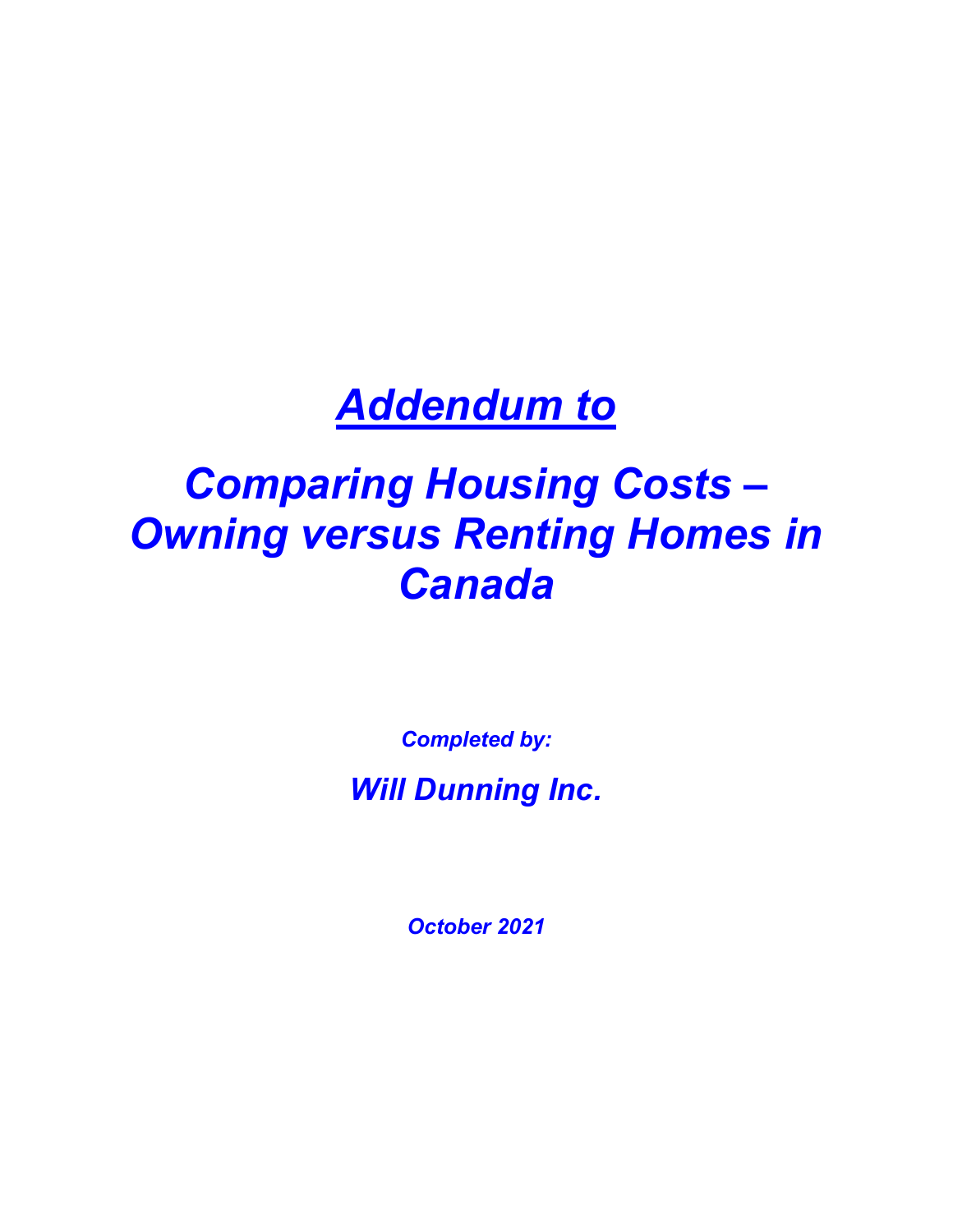

## Renting-and-Investing as a Housing Option

In a report published in September (available via this page: https://www.wdunning.com/recentreports and from the Royal LePage website) I compared the costs of owning versus renting homes for 278 cases across six Canadian provinces.

The original report was sponsored by Royal LePage Real Estate Services/Bridgemarq Real Estate Services. This additional research is unsponsored.

In the September report, I compared the costs of owning and renting in four different ways:

- Using the most recent data (the second quarter of 2021), what does the comparison show for the cost of owning a home versus renting the same dwelling?
- Looking backward: during the recent past, what have been the initial (first-month) costs of buying a home versus renting a similar dwelling and how has that evolved over time?
- Looking forward, for someone buying a home now, how might the costs of home ownership compare to the costs of renting the same dwelling during the coming decade?
- Then, for that 10-year period (at which time the dwelling would be sold), how might home ownership perform if it's looked at as an investment?

This additional research makes a fifth set of calculations, looking at housing-as-an-investment in another way:

- Instead of buying a home, a person (or family) rents the equivalent dwelling. The money that would have been invested in a 20% down payment plus an allowance for closing costs (2% of the purchase price) is placed in an investment account.
- In addition, to the extent that the total monthly cost of ownership exceeds the cost of renting the same dwelling, the differences are added to the investment account each month.
- The investment account is fully invested at all times (in the broad Canadian TSX-300 index), receiving dividends and experiencing capital gains, and these accumulate in the investment fund.
- Four different scenarios have been calculated, based on assumptions for growth rates for home values and stock indexes.
- The calculations estimate the financial positions of owners and renters in 10 years (for renters, the value of the investment portfolio; for owners, the net equity in the home, after deducting a 6% allowance for selling costs and repaying the remaining mortgage balance).

In addition, on the last page of this short report, I'm making a brief comment on home owners' repair costs.

What should be assumed about growth rates for house prices and stock indexes, and the yields earned by dividends? The results of the calculations will obviously be highly sensitive to those assumptions.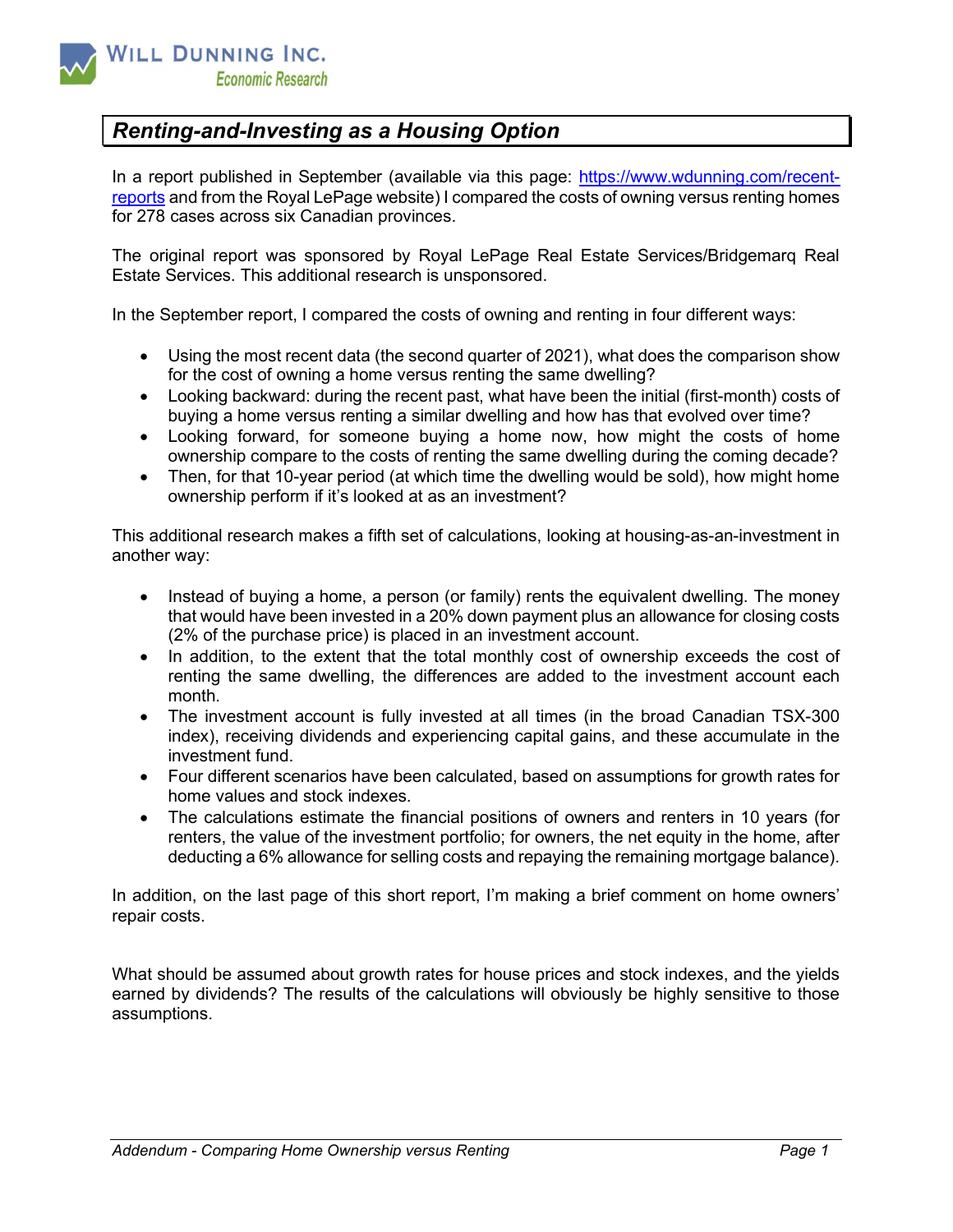I started by looking at changes in house prices and the TSX-300 stock index, for the past 25 years (starting in August 1996). In this chart, I converted both of the data sets, to be equal to 100.0 at the start. There is strong correlation between the two, although there can be significant differences at times. Over this particular 25-year period, Canadian house prices and the TSX index have increased by similar amounts, averaging 6.1% per year for the average house price and 5.7%



per year for the stock index. I wasn't expecting the results to be so close. Some of the major influences are similar. Home buying and therefore house prices are influenced by the state of the economy, as is the stock market. Interest rates are important factors for both: falling rates mean that required yields on investments are reduced, causing capitalized prices to rise for stocks. Falling rates also make it possible for house prices to rise and still be affordable.

In light of this data, I'm choosing to assume that during a 10-year projection period, house prices and the stock index will rise at the same rate. Four scenarios are analyzed, in which the annual rates of increase for both house prices and the stock index are 5.0%, 2.5%, 0%, or -2.5%.

For dividends, the current yield in the Canadian stock market is in the area of 2.5%, and the calculations assume that this yield will be sustained.

Some other assumptions made in this analysis are:

- Stock trading is costless (there are no sales commissions, management fees or expenses, or account fees).
- The renter makes the required transfer of funds without fail.
- The account is fully invested at all times.
- Taxes: while dividends and capital gains are generally taxable, which will reduce the rates of return on investment, in this analysis no income taxes are deducted from the dividends or capital gains.<sup>1</sup>
- To the extent that these conditions are not met, growth of the renters' investment portfolios would be less than projected.

<sup>&</sup>lt;sup>1</sup> There are some possibilities to reduce taxes. For example, some of the initial investment could be placed in a Tax-Free Savings Account ("TFSA"): for 2021, the maximum possible deposit (if no prior deposits have been made) is \$75,500, or slightly less than one-half the initial investment (which on average is just over \$160,000). In subsequent years, some of the excess ownership costs (or leftovers from the initial investment funds) could be deposited, using the additional \$6,000/year contribution room. While single people often won't be able to tax-shelter all of the funds, couples might come closer. Additionally, some people might choice to invest via RRSPs (although this defers taxes until later years, rather than making investments tax-free).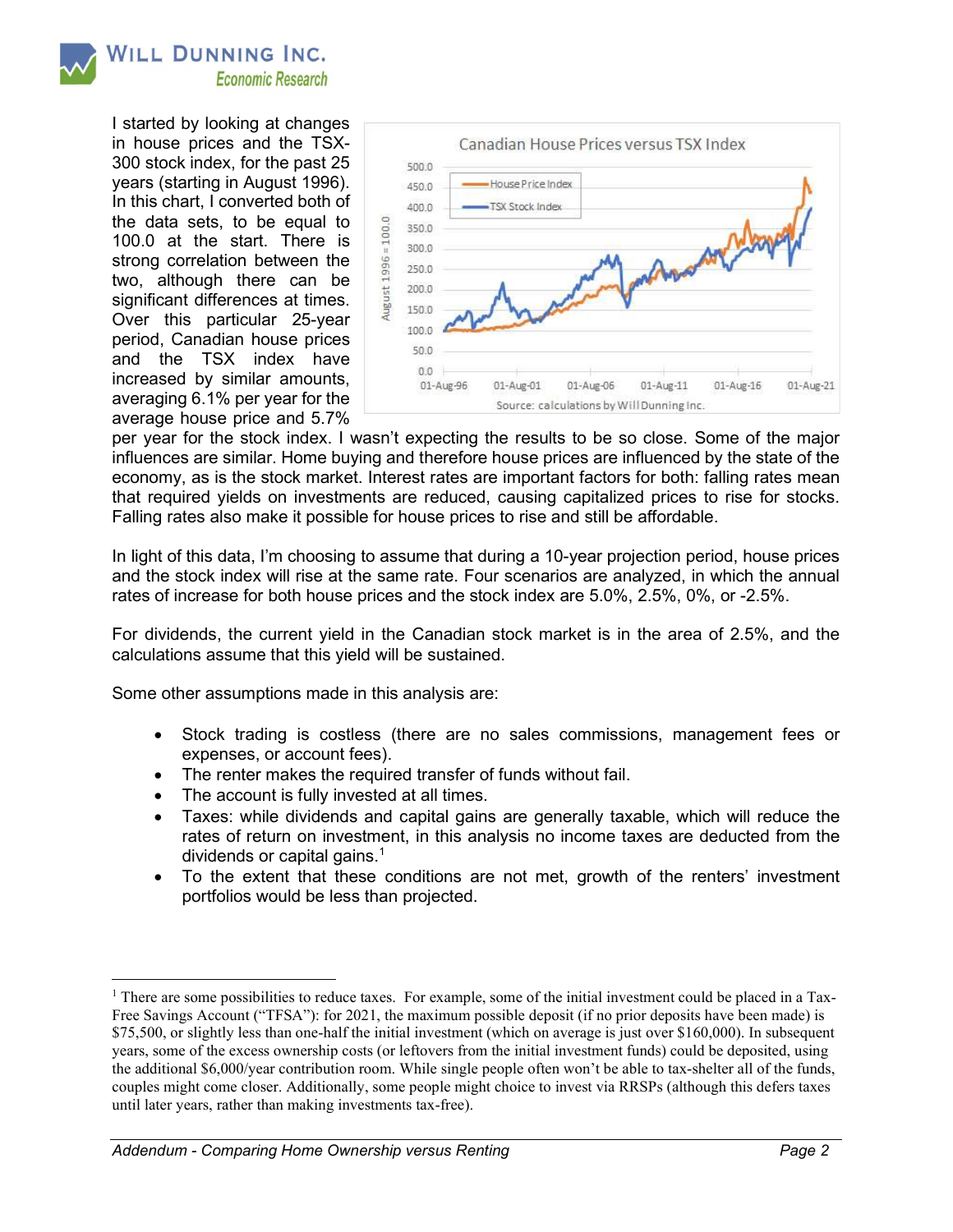

**•** Tenants and owners don't move during the 10-year analysis period.<sup>2</sup>

The amounts of funds that could be added to the renter's investment fund in future are substantial. In these scenarios, the average amount is \$705 per month in the first period (the second quarter of 2021). However, the amounts fall gradually over time, because the total cost of owning rises less quickly than the cost of renting the same dwelling.

This chart contrasts the total cost of ownership and the total cost of renting the same dwelling. The cost of owning rises less quickly than rent because the mortgage payment is flat for the first five years (because there is a fixed-rate mortgage). It is assumed that when the mortgage is renewed in five years, the interest rate increases to 2.8%, which raises the monthly mortgage payment and the total cost of ownership. The 2.8% interest rate for the



renewal is based on the average interest rate seen during the analysis period covered in the original report (2014-Q4 to 2021-Q2).

This chart shows the differences between the costs of ownership and renting. The initial gap is \$705 per month. At the end, it is \$351 per month. For the entire period, the average is \$538 per month. These are the amounts that the renter could add to the investment account each month.

(In the detailed analysis, there are some situations, especially in the later years of the



projection period) in which the total cost of ownership is less than the cost of renting: the excesses are actually negative numbers, and instead of adding to the investment fund, money needs to be taken out of the fund, to cover the extra cost of renting).

I am not suggesting that any one of these scenarios is most likely for the next 10 years, or even that the averages for the scenarios are likely. I am indicating a range of possible outcomes, and

<sup>&</sup>lt;sup>2</sup> My tabulation from the 2016 Census (Public Use Microdata File, hierarchical file) indicates that among home owners, 26% of households had moved into their then-current home during the prior 5 years. For renters and band members, the share was 61%.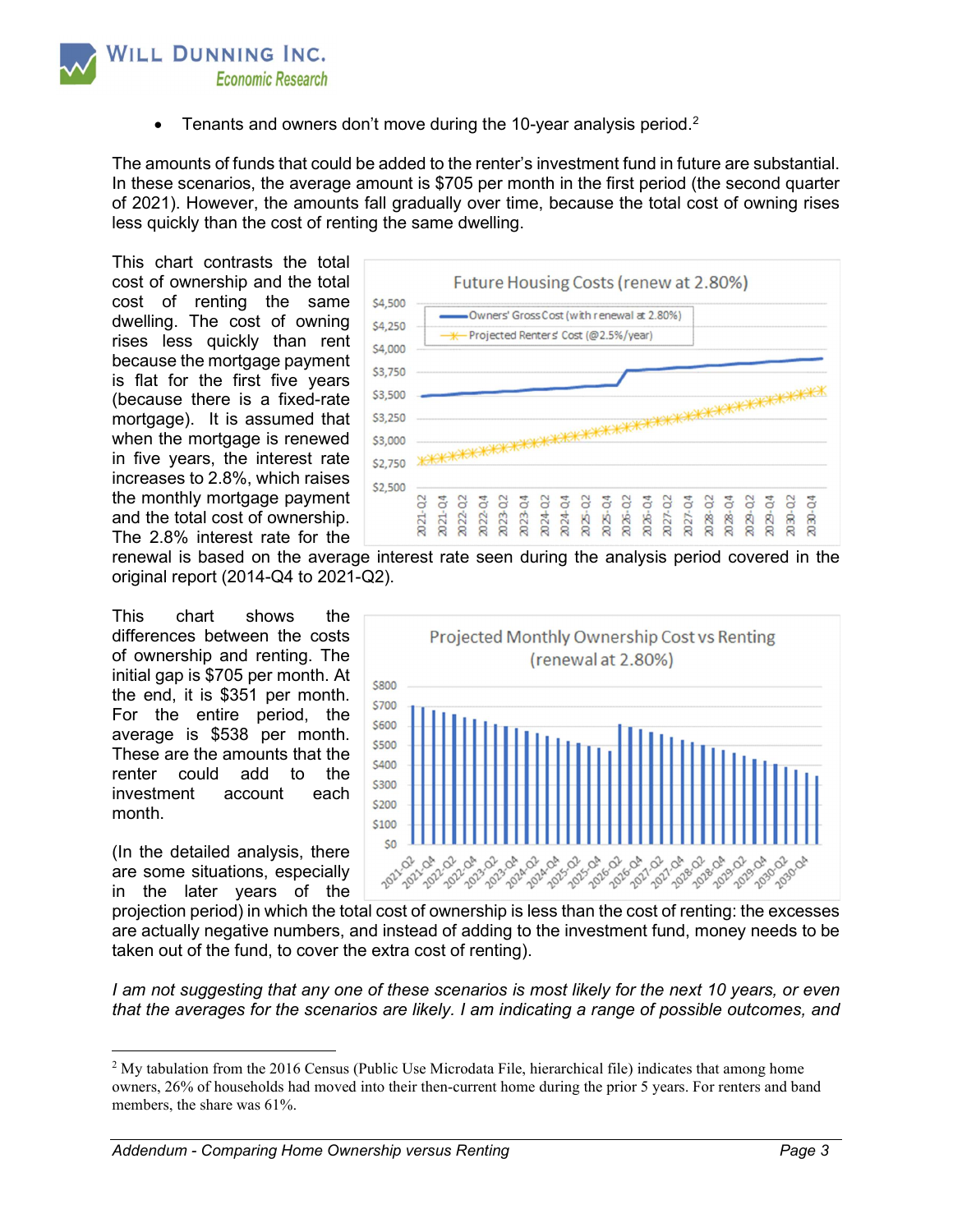

there are many more possibilities. In the original report and in this addition, I am describing issues that potential home buyers can consider, and attempting to contribute to the policy discussions that are happening with respect to housing markets and mortgage regulations. In that light, if you haven't looked at the last four pages of the original report, I hope you will.

### The Estimates

Table 1 shows results for the scenarios, as the averages for the total sample of 278 cases. Table 2 shows further details, the average results for the six provinces that are in the dataset.

In Table 1, the bottom line shows that in the event that house prices and the stock index rise by 5% or 2.5% per year, the financial outcomes are considerably better for home ownership than for the rent-and-invest alternative. If there is no growth in values for homes or the stock index, the outcomes are similar (in the third scenario, the end value for home ownership is slightly higher than for the rent-and-invest alternative). If values fall by 2.5% per year (the fourth scenario), renting-and-investing provides a better outcome.

| Table 1                                                               |              |               |            |               |  |  |  |  |  |  |
|-----------------------------------------------------------------------|--------------|---------------|------------|---------------|--|--|--|--|--|--|
| Results of Rent-and Invest Analysis for 278 Cases, for Four Scenarios |              |               |            |               |  |  |  |  |  |  |
| <b>Results Common to All Scenarios</b>                                |              |               |            |               |  |  |  |  |  |  |
| Initial Value                                                         | 733,459      |               |            |               |  |  |  |  |  |  |
| Initial Investment (Down Payment +<br>2% Closing Costs)               | 161,361      |               |            |               |  |  |  |  |  |  |
| Average Amount Available for<br>Investment per Year                   | 6,454        |               |            |               |  |  |  |  |  |  |
| Remaining Principal in 10 Years                                       | 394,514      |               |            |               |  |  |  |  |  |  |
| <b>Results in 4 Scenarios</b>                                         |              |               |            |               |  |  |  |  |  |  |
|                                                                       | Scenario 1   | Scenario 2    | Scenario 3 | Scenario 4    |  |  |  |  |  |  |
|                                                                       | 5% annual    | $2.5%$ annual | no value   | $2.5%$ value  |  |  |  |  |  |  |
|                                                                       | value growth | value growth  | growth     | loss per year |  |  |  |  |  |  |
| Home Value in 10 Years                                                | 1,194,727    | 938,890       | 733,459    | 569,406       |  |  |  |  |  |  |
| Proceeds After 6% Disposition Cost                                    | 1,123,044    | 882,556       | 689,451    | 535,242       |  |  |  |  |  |  |
| Net Proceeds from Selling                                             | 728,529      | 488,042       | 294,937    | 140,727       |  |  |  |  |  |  |
| Renters' Portfolio                                                    | 426,742      | 345,495       | 279,082    | 225,006       |  |  |  |  |  |  |
| <b>Net Assets for Owning versus</b><br><b>Renting, After 10 Years</b> | 301,787      | 142,546       | 15,855     | $-84,279$     |  |  |  |  |  |  |
| Source: calculations by Will Dunning Inc.                             |              |               |            |               |  |  |  |  |  |  |

Results will vary, of course, for different housing situations. The summary in Table 2 indicates that the results are most favourable for ownership in Newfoundland, followed by Quebec and Alberta. To generalize (the averages of the bottom lines across the four scenarios, as shown in the final line of Table 2), the outcomes are least favourable to ownership in British Columbia, followed by New Brunswick and Ontario.

- In the first and second scenarios (value growth at 5% or 2.5% per year), ownership produces better financial outcomes than renting-and-investing in all of the six provinces (the "Net Assets for Owning versus Renting" are positive numbers).
- In the third scenario, with the assumption that there will be no growth of values, the rentand-invest option produces better financial outcomes in British Columbia and Ontario, but ownership has a better outcome in the four other provinces.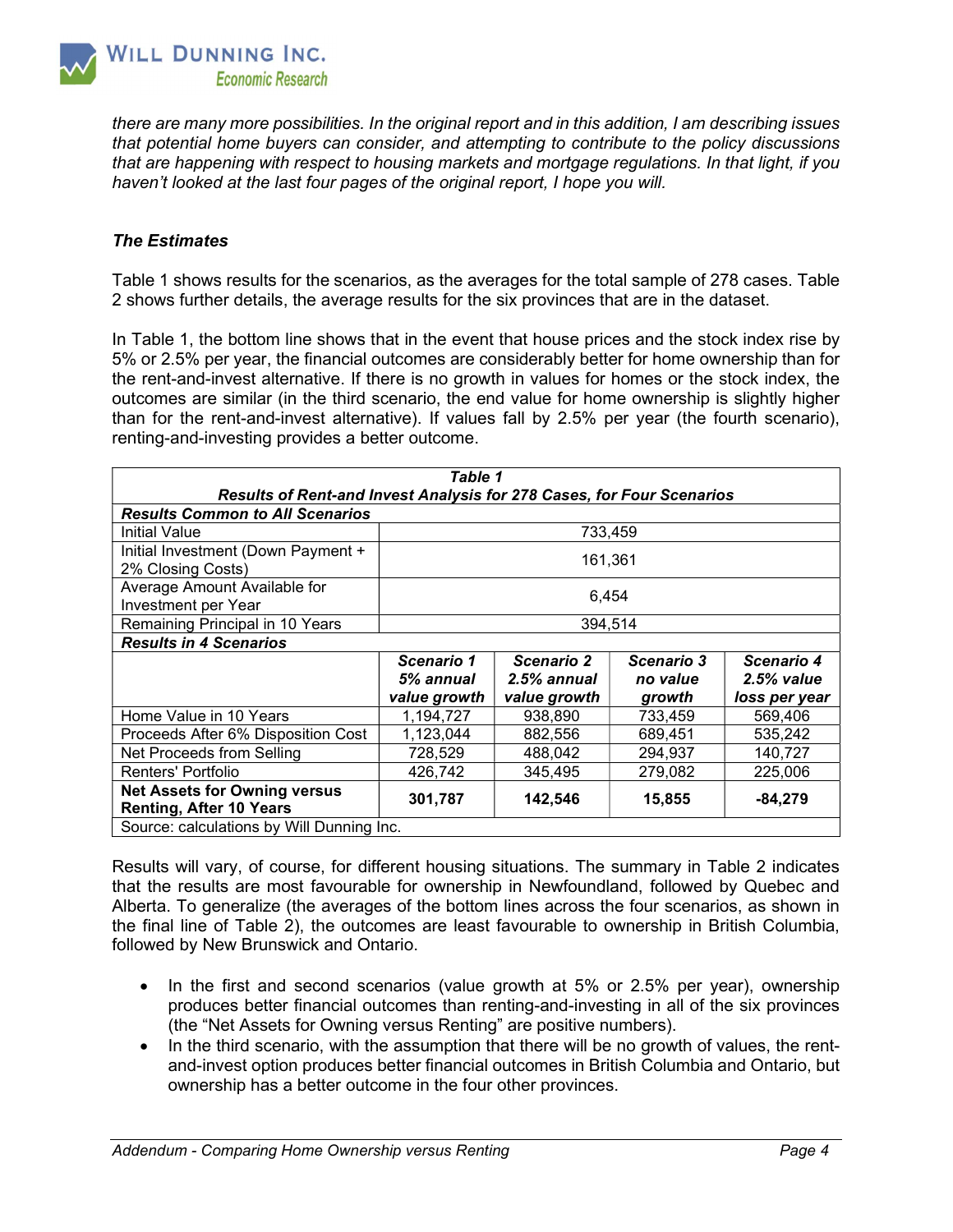

**Economic Research** 

• In the fourth scenario, assuming that values fall by 2.5% per year, rent-and-invest produces better financial outcomes in four provinces (except for Newfoundland and Alberta).

| Table 2<br><b>Results of Rent-and Invest Analysis for 6 Provinces</b> |           |          |                         |                   |                            |            |           |  |  |  |
|-----------------------------------------------------------------------|-----------|----------|-------------------------|-------------------|----------------------------|------------|-----------|--|--|--|
|                                                                       | All Areas | Alberta  | New<br><b>Brunswick</b> | Newfound<br>-land | <b>British</b><br>Columbia | Ontario    | Quebec    |  |  |  |
| <b>Results Common to All Scenarios</b>                                |           |          |                         |                   |                            |            |           |  |  |  |
| <b>Initial Value</b>                                                  | 733,459   | 396,129  | 344,052                 | 370,810           | 1,211,599                  | 932,543    | 501,978   |  |  |  |
| Initial Investment (Down<br>Payment + 2% Closing Costs)               | 161,361   | 87,148   | 75,691                  | 81,578            | 266,552                    | 205,159    | 110,435   |  |  |  |
| Average Amount Available for<br>Investment per Year                   | 6,454     | $-1,233$ | 3,672                   | $-23,753$         | 21,378                     | 13,890     | 613       |  |  |  |
| Remaining Principal in 10<br>Years                                    | 394,514   | 213,070  | 185,059                 | 199,452           | 651,697                    | 501,598    | 270,005   |  |  |  |
| Scenario 1 - 5% value growth                                          |           |          |                         |                   |                            |            |           |  |  |  |
| Home Value in 10 Years                                                | 1,194,727 | 645,252  | 560,424                 | 604,010           | 1,973,567                  | 1,519,014  | 817,670   |  |  |  |
| Proceeds After 6% Disposition<br>Cost                                 | 1,123,044 | 606,537  | 526,799                 | 567,770           | 1,855,153                  | 1,427,873  | 768,610   |  |  |  |
| Net Proceeds from Selling                                             | 728,529   | 393,466  | 341,740                 | 368,318           | $\overline{1,}203,456$     | 926,275    | 498,605   |  |  |  |
| Renters' Portfolio                                                    | 426,742   | 162,567  | 209,454                 | $-173,042$        | 859,156                    | 624,367    | 237,322   |  |  |  |
| <b>Net Assets for Owning versus</b><br>Renting, After 10 Years        | 301,787   | 230,899  | 132,286                 | 541,360           | 344,300                    | 301,907    | 261,282   |  |  |  |
| Scenario 2 - 2.5% value growth                                        |           |          |                         |                   |                            |            |           |  |  |  |
| Home Value in 10 Years                                                | 938,890   | 507,078  | 440,416                 | 474,668           | 1,550,949                  | 1,193,733  | 642,575   |  |  |  |
| Proceeds After 6% Disposition<br>Cost                                 | 882,556   | 476,653  | 413,991                 | 446,188           | 1,457,892                  | 1,122,109  | 604,020   |  |  |  |
| Net Proceeds from Selling                                             | 488,042   | 263,583  | 228,931                 | 246,736           | 806,195                    | 620,511    | 334,015   |  |  |  |
| Renters' Portfolio                                                    | 345,495   | 126,608  | 170,261                 | $-168,769$        | 706,956                    | 511,527    | 188,102   |  |  |  |
| Net Assets for Owning versus<br>Renting, After 10 Years               | 142,546   | 136,975  | 58,671                  | 415,505           | 99,239                     | 108,984    | 145,913   |  |  |  |
| Scenario 3 - no value growth                                          |           |          |                         |                   |                            |            |           |  |  |  |
| Home Value in 10 Years                                                | 733,459   | 396,129  | 344,052                 | 370,810           | 1,211,599                  | 932,543    | 501,978   |  |  |  |
| Proceeds After 6% Disposition<br>Cost                                 | 689,451   | 372,361  | 323,409                 | 348,561           | 1,138,903                  | 876,590    | 471,860   |  |  |  |
| Net Proceeds from Selling                                             | 294,937   | 159,290  | 138,349                 | 149,109           | 487,206                    | 374,992    | 201,855   |  |  |  |
| Renters' Portfolio                                                    | 279,082   | 97,637   | 138,165                 | $-162,857$        | 581,583                    | 418,779    | 148,208   |  |  |  |
| Net Assets for Owning versus<br>Renting, After 10 Years               | 15,855    | 61,654   | 185                     | 311,966           | $-94,378$                  | $-43,787$  | 53,646    |  |  |  |
| Scenario 4 - values fall by 2.5% per year                             |           |          |                         |                   |                            |            |           |  |  |  |
| Home Value in 10 Years                                                | 569,406   | 307,526  | 267,098                 | 287,871           | 940,600                    | 723.960    | 389,701   |  |  |  |
| Proceeds After 6% Disposition<br>Cost                                 | 535,242   | 289,075  | 251,072                 | 270,599           | 884,164                    | 680,523    | 366,319   |  |  |  |
| Net Proceeds from Selling                                             | 140,727   | 76,004   | 66,013                  | 71,147            | 232,467                    | 178,925    | 96,314    |  |  |  |
| Renters' Portfolio                                                    | 225,006   | 74,436   | 111,979                 | $-155,817$        | 478,619                    | 342,793    | 116,039   |  |  |  |
| Net Assets for Owning versus<br>Renting, After 10 Years               | $-84,279$ | 1,568    | $-45,966$               | 226,964           | $-246, 152$                | $-163,868$ | $-19,726$ |  |  |  |
| <b>Average Bottom Line for 4</b><br><b>Scenarios</b>                  | 93,978    | 107,774  | 36,294                  | 373,949           | 25,752                     | 50,809     | 110,279   |  |  |  |
| Source: calculations by Will Dunning Inc.                             |           |          |                         |                   |                            |            |           |  |  |  |